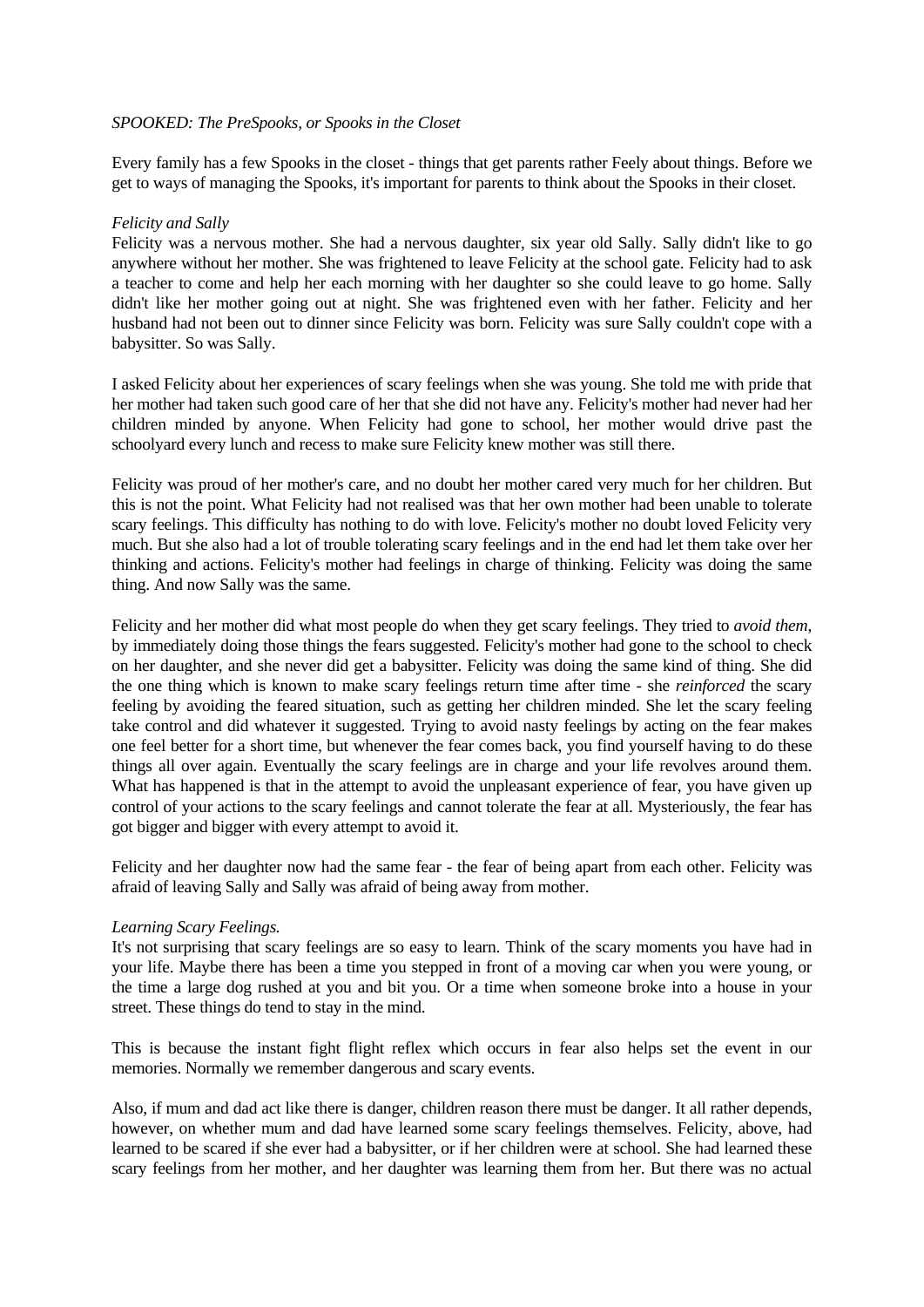# danger.

Children can learn specific fears from parents, such as in Sally's case above, or they can learn a tendency towards fear, as in the case of Tim, below.

# *Tim*

Tim was frightened of spiders. He had seen a scary spider movie, and from then things seem to have gone from bad to worse. He was frightened of seeing a spider at school and demanded that every spider no matter how tiny, was taken out of the house. Tim's mum and dad, who both came with Tim to see me, were very anxious adults. Tim's paternal grandfather had been anxious, and often worried about his children's health. Tim's maternal grandmother had been a bit the same, constantly worrying that her children were safe and frightened that they may be abducted or run over on the roads. Tim's parents had generally low tolerance of scary feelings. It was not as if either of them were frightened of spiders. They were not. But they were frightened of *fear* itself. They worried. Constantly. When Tim worried, they worried that he was worried. When he developed his spider phobia, they worried about that. They thought it might be the sign of something worse. Was he going to be schizophrenic? Depressed? Why had it happened?

I discussed the problem with Tim, who was 8. Without his parents. He told me he thought the movie about spiders had stayed on his mind. I told him about the emergency response and suggested that he begin a *desensitisation* program with me to increase his tolerance of fear, although with an 8 year old I did not put it quite this way. He agreed, and then he did it. The method we used will be described in the next chapter. But the important thing to note here is that Tim gained a greater tolerance for scary feelings. And in doing so, the family Spooks, that is his parent's tendency to low tolerance for scary feelings, did not affect him so much.

Spooks in the closet, then, do not have to be specific fears. Sometimes they are, and sometimes it is just low tolerance of any scary feelings.

This low tolerance of scary feelings I call the Prespooks. When parents have low tolerance of scary feelings in general, the child is more likely to suddenly develop fears. Spooks in the closet are more a matter of the parent carrying a specific fear.

## *Penny*

Penny was 13. Her mother, Sue brought her to see me as she had not slept in her own bed routinely for six years. As Penny grew older, Sue became increasingly aware that her daughter's fears were encroaching on Penny's life, but did not know what to do. Penny was beginning to react overly strongly to any anxiety. Sue was an affectionate mother, and told me that she had tried to help her daughter, tried to be firm and kind, but nothing had worked.

Penny had particularly acute fears. Long years of avoiding her fears had decreased her tolerance significantly. She demanded that her mother sit by her bed all night. So each night, Sue would try to convince Penny to sleep in her own bed. Penny would become hysterical, Sue would sit with her, sometimes all night, sometimes sleeping on the bed.

Checking for Spooks in the closet, I asked Sue about her own experiences of scary feelings. Her father had been violent, often physically violent towards her mother. Sue was the eldest sibling and had often attempted to intervene and been hit herself. This had gone on periodically, mostly at night, until Sue had left home at 17. Penny's fears and upset at night were triggering mixed memories in Sue and making her very uncomfortable. She was unable to leave her daughter if her daughter was scared, and her daughter